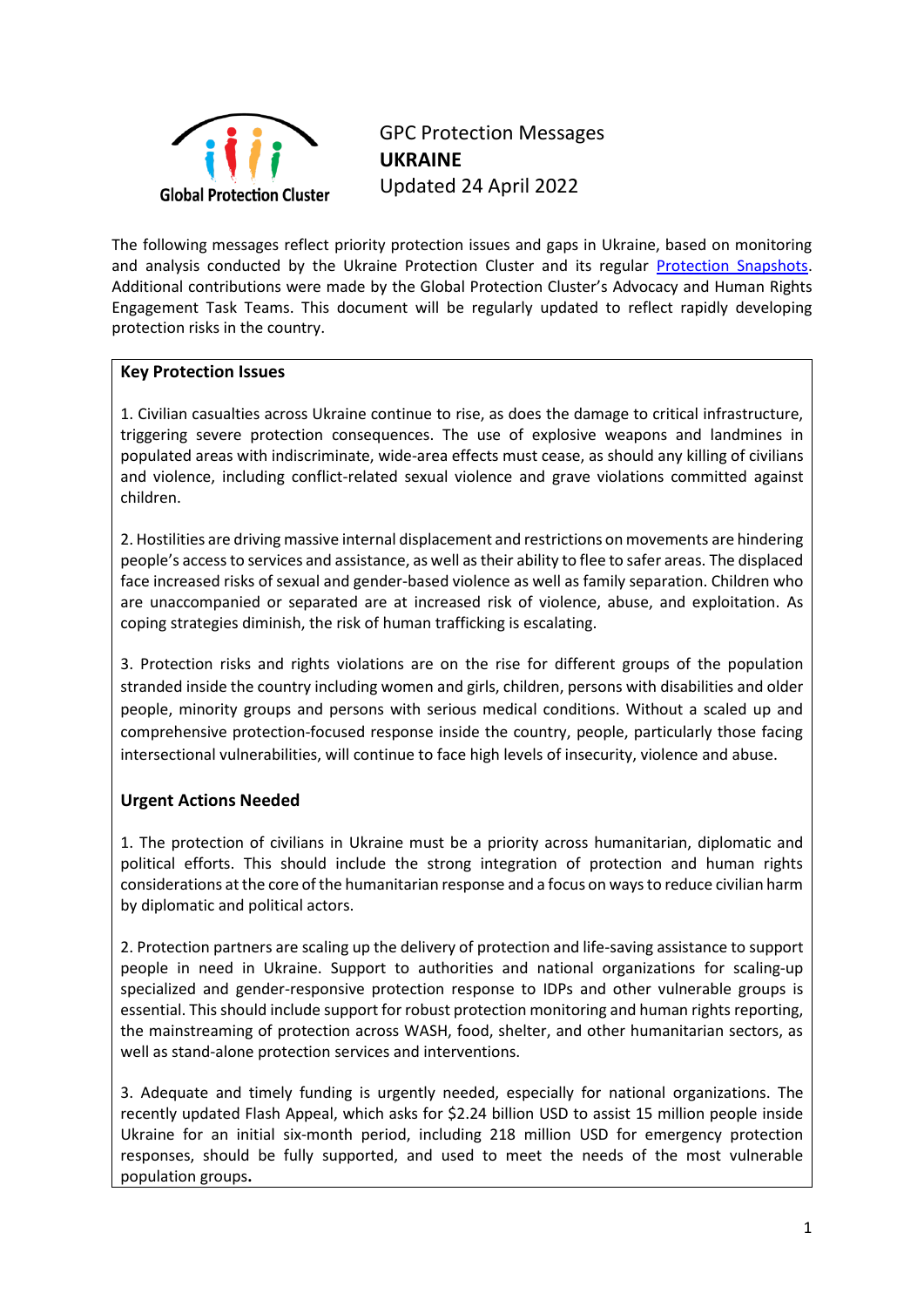# **Key Protection Issues**

**1. Civilian casualties across Ukraine continue to rise, as does the damage to critical infrastructure, triggering severe protection consequences. The use of explosive weapons and landmines in populated areas with indiscriminate, wide-area effects must cease, as should any killing of civilians and violence, including conflict-related sexual violence and grave violations committed against children.**

- From 24 February to 21 April, **5,381 civilian casualties** were recorded including **2,435 people** killed, and 2,946 people injured<sup>1</sup>. Most of these casualties were caused by the use of explosive weapons with a wide impact area being used in populated areas, including shelling from heavy artillery, multiple launch rocket systems, missiles and air strikes.
- **The number of airstrikes affecting civilians and civilian infrastructure has significantly increased with targeted attacks on schools and health centers reported.** More than 100 attacks on health care facilities were reported since 24 February. The attacks so far have claimed 73 lives and injured 51. Most attacks involved the use of heavy weapons against health care facilities, personnel, and patients. Medical and emergency workers report being unable to access people in some areas of Popasna and Rubizhne (Luhansk oblast); Mariupol (Donetsk oblast) and continue to be blocked and subjected to artillery attacks and air strikes. A total of 1,499 education institutions have suffered bombing and shelling, 102 of which have been destroyed completely.<sup>2</sup>
- Between 24 February and 22 March, more than 651 residential buildings have been completely **destroyed across Ukraine**, while around 3,780 have suffered varying degrees of damage, according to the State Emergency Service of Ukraine (SESU). The extent of damages is likely more considerable, as insecurity prevents a complete assessment.<sup>3</sup>
- With the escalation of intense clashes and direct shelling of infrastructure, **mine/explosive remnants of war (ERW) related incidents continue to pose alarming threats to civilians**, for people remaining/hiding in their homes and for those fleeing the conflict. Shelling by cluster munitions and the use of booby traps in the form of backpacks, electronics and even toys have been reported. 4

**2. Hostilities are driving massive internal displacement and restrictions on movements are hindering people's access to services and assistance, as well as their ability to flee to safer areas. The displaced face increased risks of sexual and gender-based violence as well as family separation. Children who are unaccompanied or separated are at increased risk of violence, abuse, and exploitation. As coping strategies diminish, the risk of human trafficking is escalating.** 

● The military offensive has triggered massive displacement within and outside the country. **7.7 million persons are internally displaced** in Ukraine, a number that will likely increase as constant

<sup>1</sup> [Ukraine: Civilian casualties as of 21 April 2022](https://eur02.safelinks.protection.outlook.com/?url=https%3A%2F%2Fukraine.un.org%2Fen%2F178932-ukraine-civilian-casualties-21-april-2022&data=05%7C01%7Cdozin%40unhcr.org%7C4c73655375a947927bea08da2456764b%7Ce5c37981666441348a0c6543d2af80be%7C0%7C0%7C637862251042173230%7CUnknown%7CTWFpbGZsb3d8eyJWIjoiMC4wLjAwMDAiLCJQIjoiV2luMzIiLCJBTiI6Ik1haWwiLCJXVCI6Mn0%3D%7C3000%7C%7C%7C&sdata=qpYjmJHooo3wKaQPG4f96YFqTyBVGQsh0hp2HW8khwg%3D&reserved=0)

<sup>2</sup> <http://saveschools.in.ua/>

<sup>3</sup> [https://reliefweb.int/report/ukraine/ukraine-humanitarian-impact-situation-report-1200-pm-eet-23-march-](https://reliefweb.int/report/ukraine/ukraine-humanitarian-impact-situation-report-1200-pm-eet-23-march-2022)[2022](https://reliefweb.int/report/ukraine/ukraine-humanitarian-impact-situation-report-1200-pm-eet-23-march-2022)

<sup>4</sup> <https://www.hrw.org/news/2022/03/04/ukraine-cluster-munitions-launched-kharkiv-neighborhoods>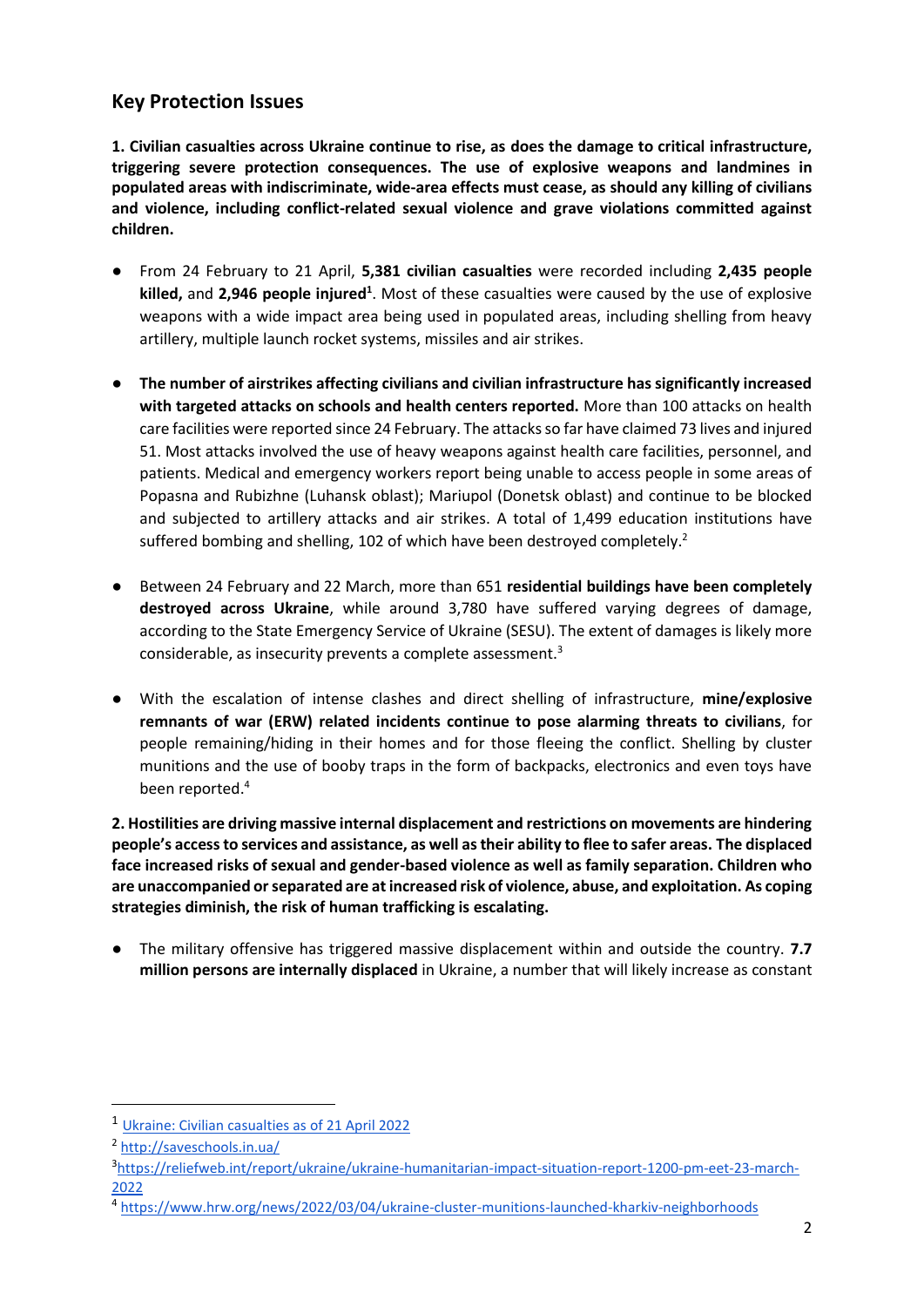violence and destruction force more people to flee for safety<sup>5</sup>. More than 2/3 of the children in **Ukraine have been displaced.<sup>6</sup>**

- It is also estimated that **13 million people living in affected areas are stranded, unwilling or unable to leave** due to ongoing clashes, destruction of bridges and roads, and a lack of resources or information on where to find safety and accommodation. These people are among the most vulnerable, directly exposed to heightened insecurity and cut off from basic supplies, including food, water, and medicine.
- **Exposure to shelling**, **family separation and severe restrictions on freedom of movement** are the main reported protection risksto which the population is currently exposed. Women and children, older people, persons with disability and minority groups comprise the majority of those displaced. Children who are unaccompanied and separated from their parents / caregivers are at a heightened risk of violence, abuse and exploitation. The displaced, and those considering fleeing outside of the country, are at heightened risk of trafficking in persons.

**3. Protection risks and rights violations are on the rise for different groups of the population stranded inside the country including women and girls, children, persons with disabilities and older people, minority groups and persons with serious medical conditions. Without a scaled up and comprehensive protection-focused response inside the country, people, particularly those facing intersectional vulnerabilities, will continue to face high levels of insecurity, violence, and abuse.**

- There are particular concerns for the **5 million children<sup>7</sup>** remaining in Ukraine with reports of 184 children killed in the fighting<sup>8</sup>, children abducted by parties to the conflict, and schools being bombed across the country<sup>9</sup>. All conflict-affected children face increased protection risks including abuse, exploitation, and trafficking with heightened risk to unaccompanied and separated children. Among the most vulnerable are the approximately 100,000 children in Ukraine residing in institutional care  $-$  up to half of whom have disabilities<sup>10</sup>.
- Persons with disabilities and older people, including a significant number in institutional care, are facing compounded protection threats which have directly increased their risk of abandonment, neglect, emotional abuse, violence, injury and death. The Technical Working on Age and Disability, under the auspices of the Protection Cluster, is engaged in advocacy efforts with regional and local authorities, to ensure protection approaches to address their needs.
- **Women and girls are at risk of gender-based violence and human trafficking** amidst displacement and increased military presence in Ukraine. GBV actors report that although specialized services - including GBV hotlines - remain partially functional, access to services is extremely difficult for survivors due to ongoing conflict and movement restrictions, which also limit the ability of service providers to reach those in need. Difficulties in accessing basic goods

<sup>5</sup>[https://displacement.iom.int/reports/ukraine-internal-displacement-report-general-population-survey-](https://displacement.iom.int/reports/ukraine-internal-displacement-report-general-population-survey-round-3-11-17-april-2022)

[round-3-11-17-april-2022.](https://displacement.iom.int/reports/ukraine-internal-displacement-report-general-population-survey-round-3-11-17-april-2022) IOM conducted a representative survey of the general population in Ukraine to gather initial insights into internal displacement and mobility flows. The methodology and results of the survey were reviewed by the Protection Cluster, OCHA, UN Refugee Agency (UNHCR) and REACH, and the group agreed that IOM's survey currently provide a credible population figure for internally displaced persons (IDPs) in Ukraine. <sup>6</sup>[Almost 400 children killed or injured with two-thirds fleeing their homes \(savethechildren.org.uk\)](https://eur02.safelinks.protection.outlook.com/?url=https%3A%2F%2Fwww.savethechildren.org.uk%2Fnews%2Fmedia-centre%2Fpress-releases%2Ftwo-thirds-of-children-in-ukraine-fled-their-homes&data=05%7C01%7Cdozin%40unhcr.org%7C0fe5790da1bb4a8642bf08da26cba4c5%7Ce5c37981666441348a0c6543d2af80be%7C0%7C0%7C637864954928483415%7CUnknown%7CTWFpbGZsb3d8eyJWIjoiMC4wLjAwMDAiLCJQIjoiV2luMzIiLCJBTiI6Ik1haWwiLCJXVCI6Mn0%3D%7C3000%7C%7C%7C&sdata=BZthXCmaED%2FSp03EmEEuhX%2FKOnf%2FZxk63qa5vVt4f28%3D&reserved=0)

 $<sup>7</sup>$  Out of the 7.5 million children in Ukraine, 2.6 million found refuge in neighboring countries. Situation Ukraine</sup> [Refugee Situation \(unhcr.org\)](https://eur02.safelinks.protection.outlook.com/?url=https%3A%2F%2Fdata2.unhcr.org%2Fen%2Fsituations%2Fukraine&data=05%7C01%7Cdozin%40unhcr.org%7C0fe5790da1bb4a8642bf08da26cba4c5%7Ce5c37981666441348a0c6543d2af80be%7C0%7C0%7C637864954928483415%7CUnknown%7CTWFpbGZsb3d8eyJWIjoiMC4wLjAwMDAiLCJQIjoiV2luMzIiLCJBTiI6Ik1haWwiLCJXVCI6Mn0%3D%7C3000%7C%7C%7C&sdata=8lpqRQtzVqtPa3aQfmzC0wUF0wJF4vWBuj6ibNPY4fM%3D&reserved=0)

<sup>8</sup> Ukraine: Civilian casualties as of 21 April 2022

<sup>9</sup> [Almost 400 children killed or injured with two-thirds fleeing their homes \(savethechildren.org.uk\)](https://eur02.safelinks.protection.outlook.com/?url=https%3A%2F%2Fwww.savethechildren.org.uk%2Fnews%2Fmedia-centre%2Fpress-releases%2Ftwo-thirds-of-children-in-ukraine-fled-their-homes&data=05%7C01%7Cdozin%40unhcr.org%7C0fe5790da1bb4a8642bf08da26cba4c5%7Ce5c37981666441348a0c6543d2af80be%7C0%7C0%7C637864954928483415%7CUnknown%7CTWFpbGZsb3d8eyJWIjoiMC4wLjAwMDAiLCJQIjoiV2luMzIiLCJBTiI6Ik1haWwiLCJXVCI6Mn0%3D%7C3000%7C%7C%7C&sdata=BZthXCmaED%2FSp03EmEEuhX%2FKOnf%2FZxk63qa5vVt4f28%3D&reserved=0)

<sup>10</sup> [http://hopeandhomes.org.ua/wp-content/uploads/2021/03/ILIuZIIa-ANH-do-druku-v-](http://hopeandhomes.org.ua/wp-content/uploads/2021/03/ILIuZIIa-ANH-do-druku-v-Ukr_compressed.pdf?msclkid=4be1996bc4a511ec8b495d39aabcf1c7)

[Ukr\\_compressed.pdf?msclkid=4be1996bc4a511ec8b495d39aabcf1c7](http://hopeandhomes.org.ua/wp-content/uploads/2021/03/ILIuZIIa-ANH-do-druku-v-Ukr_compressed.pdf?msclkid=4be1996bc4a511ec8b495d39aabcf1c7)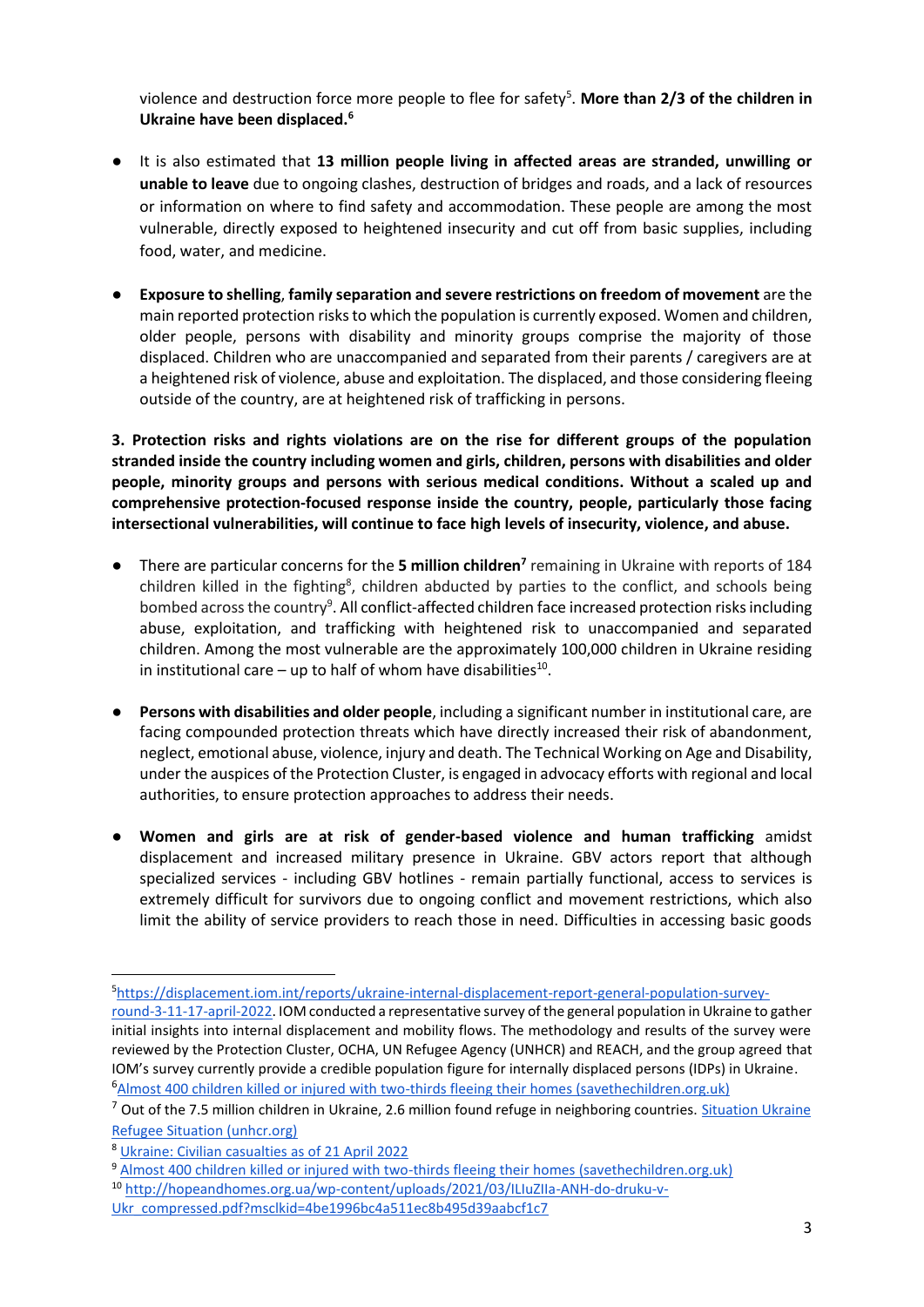and services and lack of access to safe shelter render women and girls extremely vulnerable to violence, exploitation and trafficking.

- **Men aged 18-60** not allowed to leave the country as a result of martial law face specific protection risks including family separation and restrictions to freedom of movement and men who choose to leave Ukraine, often attempting to do so undetected, are at risk of trafficking and labour exploitation in neighboring countries.
- High levels of **serious psychosocial distress** among the displaced population are reported due to exposure to life-threatening events, displacement, loss of family members or friends, family separation, and lack of access to health, education and livelihoods. Mental health and psychosocial support needs are particularly acute for those displaced across the country and psychological first aid provided by experts in Ukraine and in neighboring countries is much needed.

## **Urgent Actions Needed**

**1. The protection of civilians in Ukraine must be a priority across humanitarian, diplomatic and political efforts. This should include the strong integration of protection and human rights considerations at the core of the humanitarian response and a focus on ways to reduce civilian harm by diplomatic and political actors.** 

- All precautions must be taken to ensure the protection of critical infrastructure such as homes, schools and health facilities, as well as the provision of water, gas, electricity and internet networks. It is crucial to closely monitor and attempt to verify reports of human rights violations, including civilian casualties and damage to civilian objects, including critical infrastructure.
- The use of weapons with wide area effects should not be tolerated in populated areas, as they can inflict massive and often indiscriminate destruction, impacting civilians and civilian objects, increasing mass displacement inside and outside the country. Surveying and mapping of dangerous areas, identifying explosive items and providing explosive ordnance risk education (EORE) as well as victim assistance, including psychosocial support is crucial.
- Millions of people trapped in conflict-affected areas need humanitarian assistance and protection. Establishing pathways for the delivery of critical humanitarian aid is an urgent priority to protect the lives of people under siege and without access to basic services. Safe, unhindered and sustained access of humanitarian actors to conflict-affected areas needs to be guaranteed.
- All parties to the conflict must ensure safe passages to enable civilian evacuations are organized in a manner that allows for safety, dignity and protection of civilians. Parties should ensure the involvement of ICRC and the UN to assist in negotiations to secure safe passage and voluntary evacuation of civilians from cities affected by the conflict. If, and when, parties agree to organize movement of civilians for their safety, people must be moved, in a safe and dignified manner, to a location where humanitarian assistance can be delivered, and shelter is available upon arrival. The Protection Cluster issued a [Recommendation Note on Humanitarian Evacuations of Civilians](https://www.humanitarianresponse.info/en/operations/ukraine/document/protection-cluster-recommendation-note-humanitarian-evacuations)  [in Ukraine.](https://www.humanitarianresponse.info/en/operations/ukraine/document/protection-cluster-recommendation-note-humanitarian-evacuations) The note intends to provide protection actors currently engaged in the humanitarian response with the guiding principles, minimum standards and parameters to follow prior, during and after engaging in humanitarian evacuations.

**2. Protection partners are scaling up the delivery of protection and life-saving assistance to support people in need in Ukraine. Support to authorities and national organizations for scaling-up specialized and gender-responsive protection response to IDPs and other vulnerable groups is essential. This should include support for robust protection monitoring and human rights reporting,**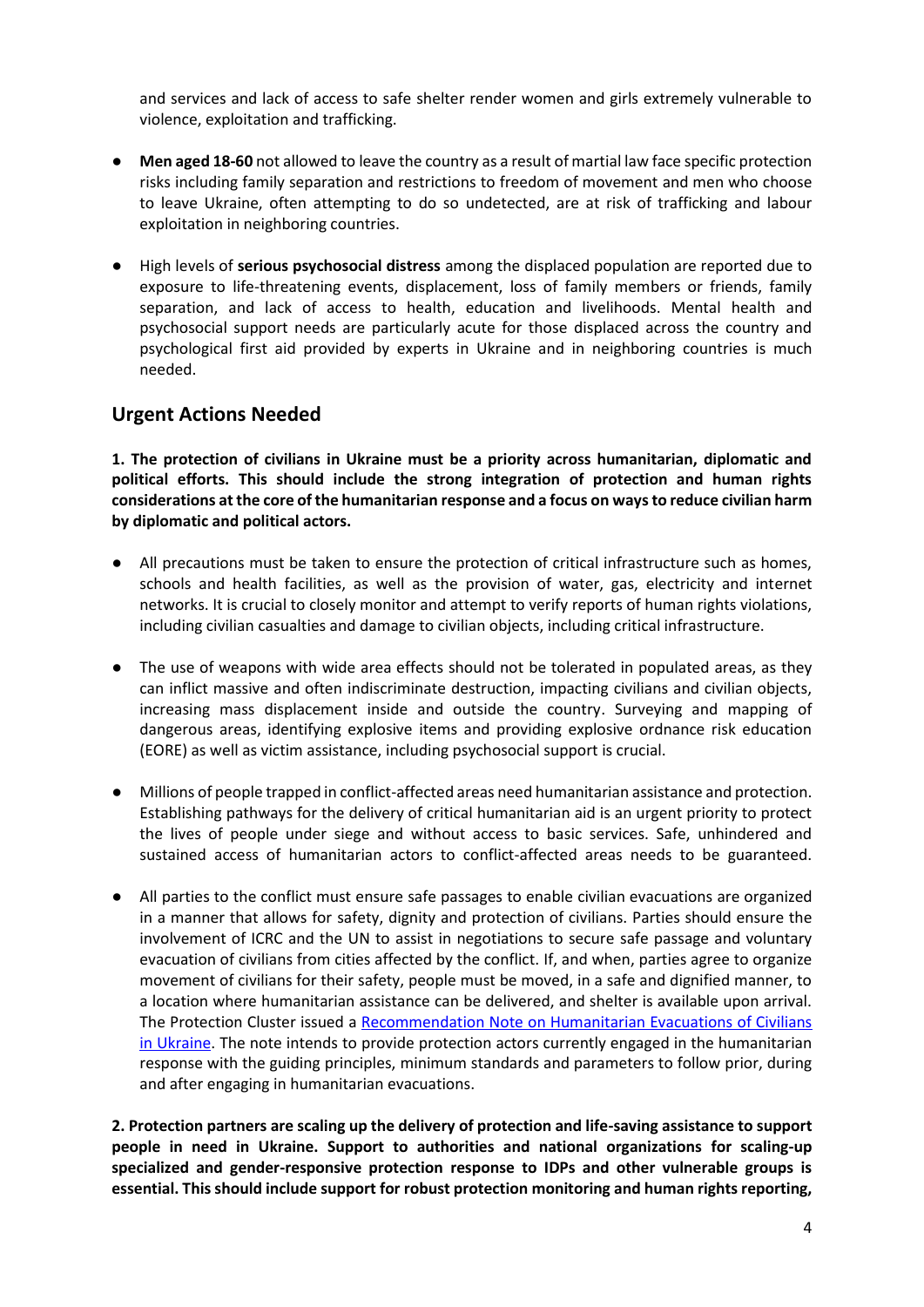#### **the mainstreaming of protection across WASH, food, shelter, and other humanitarian sectors, as well as stand-alone protection services and interventions.**

- Currently, the protection response strategy is implemented in (1) conflict-affected areas (South, East, Central) through humanitarian access negotiation and life-saving assistance; (2) transit points (Central, West) through information dissemination, protection counseling, identification and referral of people at heightened risk, (3) host communities and receptions centers through all protection services and enhanced engagement with authorities, (4) border areas and crossing points through information dissemination, protection counseling, identification/referral of people at heightened risk.
- Protection monitoring with data disaggregated by age and gender is in place in Ukraine to systematically identify trends and patterns of violations of rights and protection risks for populations of concern. It is crucial that it continues to be supported as well as complemented by human rights reporting mechanisms, communication with communities and referrals of individual cases to protection partners.
- Mental health and psychosocial support (MHPSS) are a vital intervention for people affected by the conflict, particularly children, elderly and persons with disabilities. Intensifying comprehensive MHPSS response capacities in the country is essential to provide much needed life-saving support to conflict-affected populations, including health workers.
- Support to multi-sectoral programs for child protection, GBV and disability-inclusive responses is essential to provide comprehensive support to survivors of violence, abuse and exploitation.
	- All efforts must be made to prevent the separation of children from their caregivers and to ensure immediate family tracing and reunification when in the best interests of the child if separation occurs.
	- Conducting gendered and intersectional analyses of the impacts of the conflict and displacement as well as ensuring gender-responsive services and assistance remain critical.
	- For survivors of conflict related sexual violence to seek support and find services, a wellfunded and functional GBV response is needed, including referral pathways, up-to-date information, and access to the full range of GBV prevention and response services that humanitarians are able to provide.
	- Services adapted to persons with disabilities and older people are critical. Basic needs for those remaining in their residences should be provided through mobile outreach teams and targeted assistance (assistive devices, hygiene kits, home-based care activities). Shelters must be accessible with basic measures such as portable ramps and proximity to toileting spaces.
- Multi-purpose cash-based interventions with a protection lens are a flexible and cost-effective mechanism for delivery of assistance to help vulnerable populations meet their most pressing needs and reduce negative coping mechanisms, including resorting to or becoming victims of human trafficking. It is an essential response modality that should be supported by donors.

## **3. Adequate and timely funding is urgently needed, especially for national organizations. The recently updated Flash Appeal, which asks for \$2.24 billion USD to assist 15 million people inside Ukraine for an initial six-month period, including 218 million USD for emergency protection responses, should be fully supported and used to meet the needs of the most vulnerable population groups.**

Unearmarked and flexible funding for protection activities is critical for protection actors to be ready to support, as capacities of existing protection services may continue to become increasingly overstretched in a highly volatile environment.